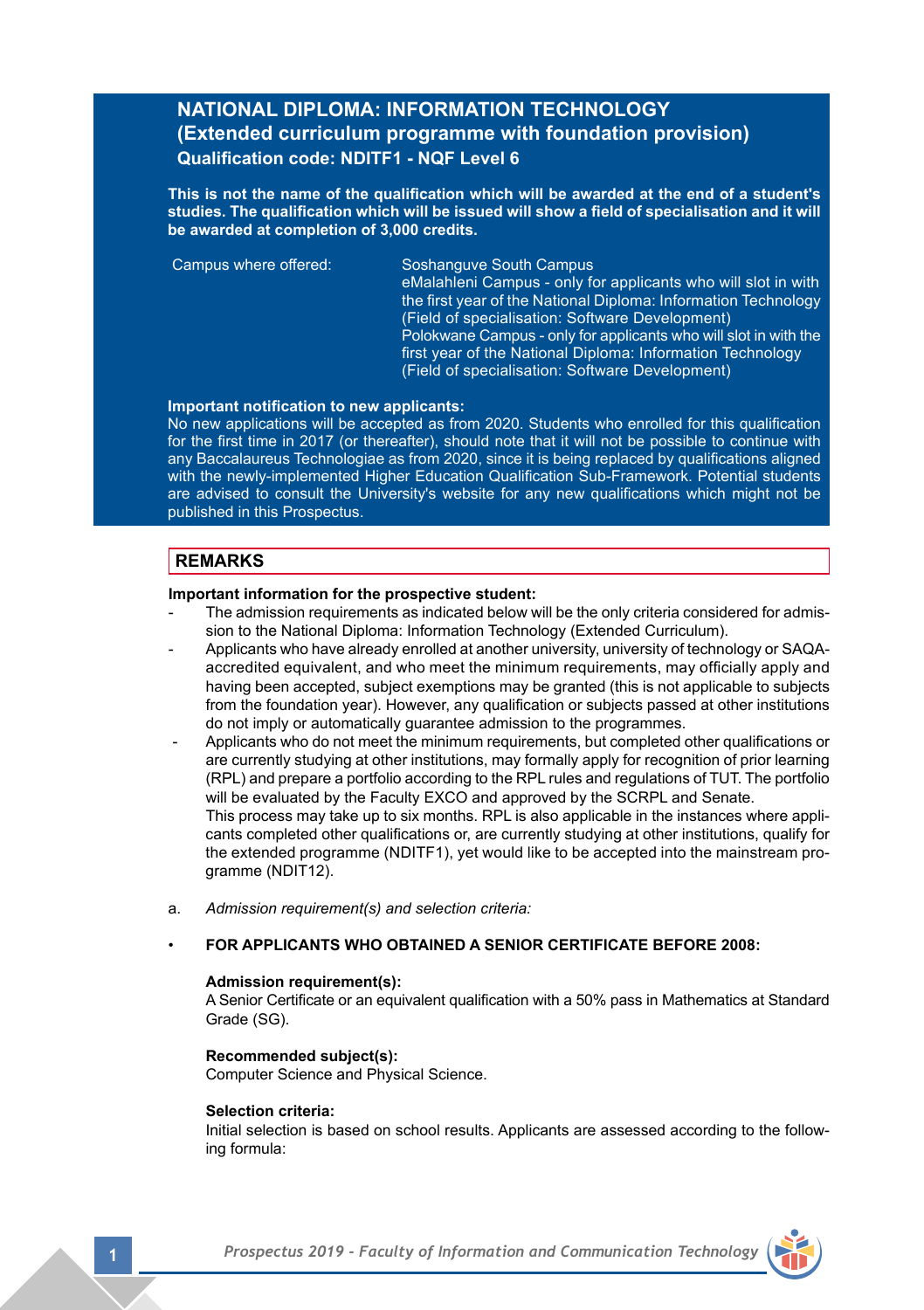| <b>SYMBOL</b> | НG | SG |
|---------------|----|----|
| A             | 5  | 4  |
| B             | 4  | 3  |
| C             | 3  | 2  |
| D             | 2  |    |
| E             |    | n  |

Applicants should obtain at least 9 points, as well as at least a D symbol at Standard Grade for Mathematics, in order to be invited for an assessment.

Applicants will be notified to make an appointment with the Departmental secretary for this assessment. This rule applies to all applicants, as well as to applicants who are already registered at other institutions.

## • **FOR APPLICANTS WHO OBTAINED A NATIONAL SENIOR CERTIFICATE IN OR AFTER 2008:**

### **Admission requirement(s):**

A National Senior Certificate with a bachelor's degree or a diploma endorsement or an equi- valent qualification, with an achievement level of at least 3 for English (home language or first additional language) and 3 for Mathematics or at least 5 for Mathematical Literacy.

#### **Recommended subject(s):**

None.

### **Selection criteria:**

To be considered for this qualification, applicants must have an Admission Point Score (APS) of at least **18** (with Mathematics) or at least **20** (with Mathematical Literacy).

#### **Assessment procedures:**

Applicants who meet the minimum requirements will be considered for admission to the programme.

#### **When the final Grade 12 results are available –**

- applicants who were accepted for the extended programme who obtained a final mark of at least 4 for Mathematics will be moved to the National Diploma; and
- applicants who were accepted for the National Diploma, but whose final mark for Mathematics was only 3, will be moved to the extended programme.
- **FOR APPLICANTS WHO OBTAINED A QUALIFICATION FROM TECHNICAL AND VOCA- TIONAL EDUCATION AND TRAINING (TVET) COLLEGES (PREVIOUSLY KNOWN AS FET COLLEGES):**

#### **Applicants with a National Certificate (Vocational) at NQF Level 4:**

#### **Admission requirement(s):**

A National Certificate (Vocational) at NQF level 4 with a bachelor's degree or a diploma endorsement issued by the Council for Quality Assurance in General and Further Education and Training (Umalusi), with at least 50% (APS of 4) for English and 50% (APS of 4) for Mathematics or at least 60% (APS of 5) for Mathematical Literacy and at least 60% (APS of 5) in any three other vocational subjects.

#### **Selection criteria:**

To be considered for this qualification, applicants must have an Admission Point Score (APS) of at least **23** (with Mathematics) or **24** (with Mathematical Literacy).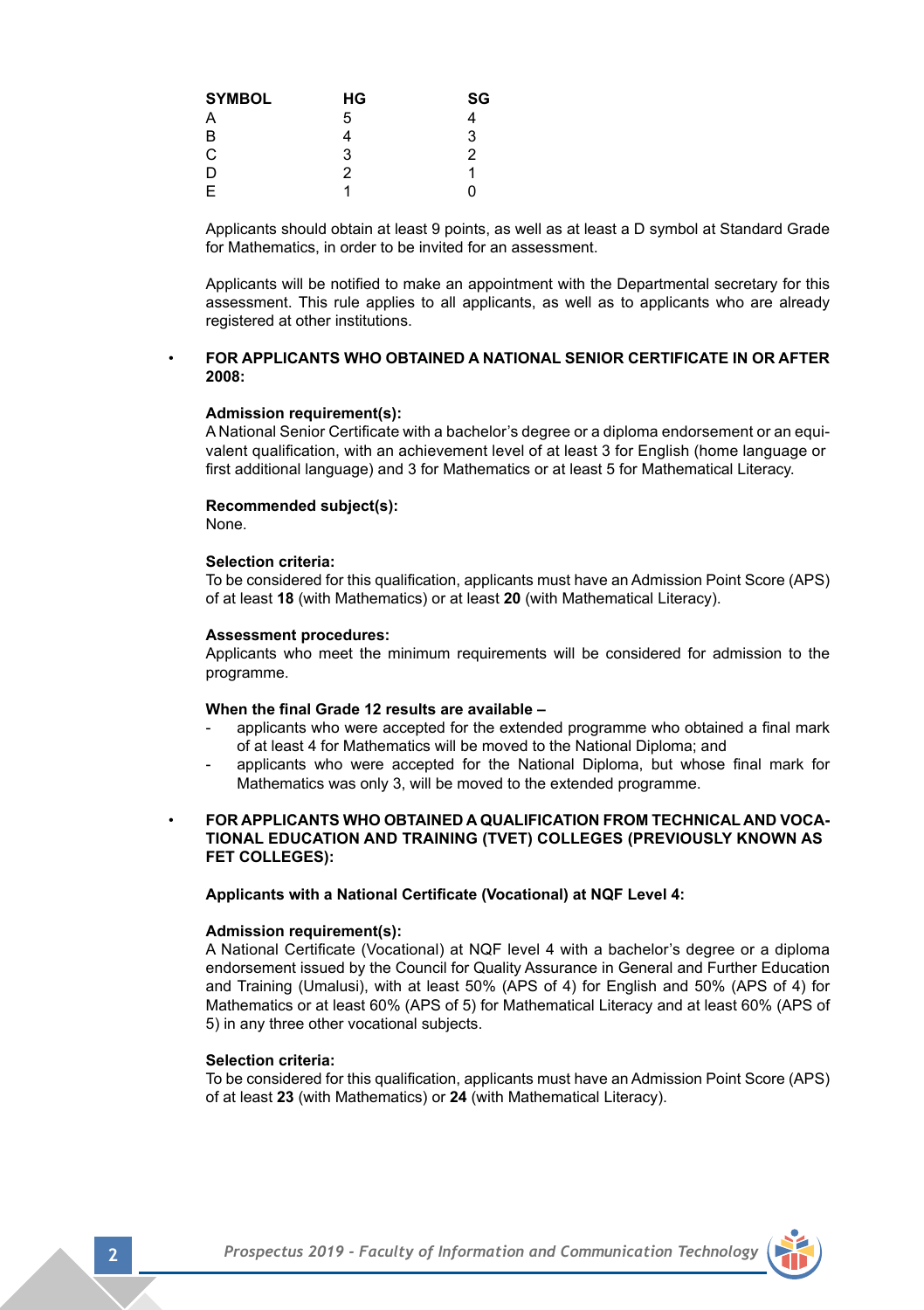**Applicants with a National N Certificate as published in Nated 191: N3 at (NQF Level 4):**

A National Senior Certificate or a N Certificate as published in Nated 191: N3 (NQF Level 4) issued by the Council for Quality Assurance in General and Further Education and Training (Umalusi) with at least 40% (APS of 3) for English and 50% (APS of 4) for Mathematics.

- *b. Minimum duration:* 
	- Four years, divided as follows:
	- Year one: foundation subjects.
	- Year two: general first-year subjects.
	- Years three and four: specialisation subjects.
- *c. Presentation:*  Day classes.
- *d. Intake for the qualification:* January only.
- *e. Exclusion and readmission:* See Chapter 2 of Students' Rules and Regulations.
- *f. Recognition of Prior Learning (RPL), equivalence and status:* See Chapter 30 of Students' Rules and Regulations.
- *g. Laboratory periods:*

Apart from classes scheduled for the four foundation subjects, students will also have to attend compulsory laboratory periods for at least eight hours per week (which are linked to specific subjects), in order to become familiar with keyboard skills, computational thinking and problem-solving skills, and various other skills needed in the IT environment.

*h. Subject credits:*

Subject credits are shown in brackets after each subject.

|                                   | <b>CURRICULUM</b>                                         |               |                                |  |  |
|-----------------------------------|-----------------------------------------------------------|---------------|--------------------------------|--|--|
| <b>FIRST YEAR</b>                 |                                                           |               |                                |  |  |
| <b>CODE</b>                       | <b>SUBJECT</b>                                            | <b>CREDIT</b> | <b>PREREQUISITE SUBJECT(S)</b> |  |  |
| <b>FIRST SEMESTER</b>             |                                                           |               |                                |  |  |
| FPALS01                           | Foundation Academic and Language<br>Skills                | (0, 125)      |                                |  |  |
| FPITM01                           | <b>Foundation ICT Mathematical Skills</b>                 | (0, 125)      |                                |  |  |
|                                   | TOTAL CREDITS FOR THE SEMESTER:                           | 0,250         |                                |  |  |
| <b>SECOND SEMESTER</b>            |                                                           |               |                                |  |  |
| FPIDS01                           | Foundation Information and Software<br>Development Skills | (0, 125)      |                                |  |  |
| FPPRS01                           | Foundation Presentation and Reporting<br><b>Skills</b>    | (0, 125)      |                                |  |  |
|                                   | TOTAL CREDITS FOR THE SEMESTER:                           | 0,250         |                                |  |  |
| TOTAL CREDITS FOR THE FIRST YEAR: |                                                           | 0,500         |                                |  |  |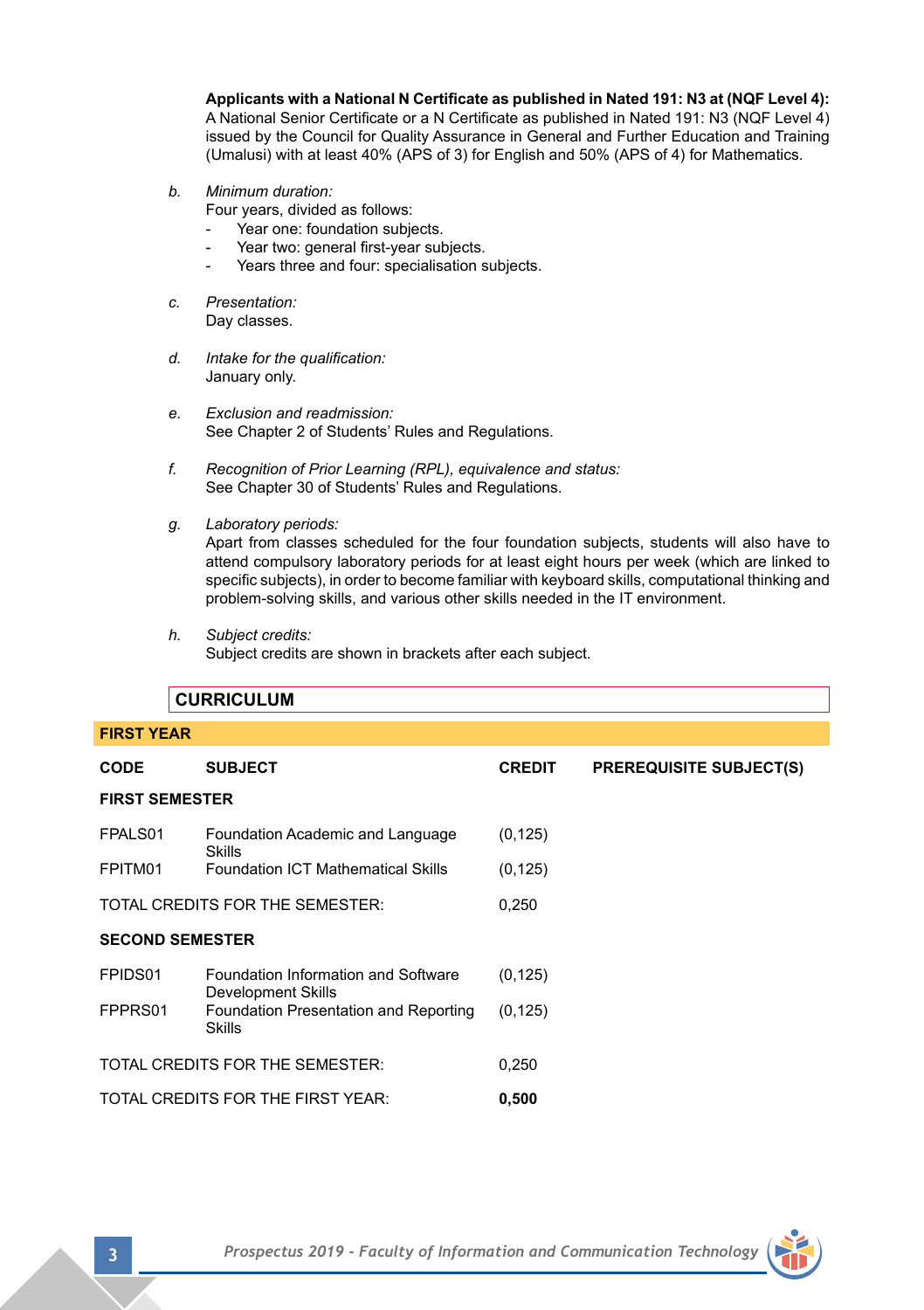| <b>SECOND YEAR</b><br>After completion of all first-year subjects. |                                                                                                                          |                                          |                                |  |  |
|--------------------------------------------------------------------|--------------------------------------------------------------------------------------------------------------------------|------------------------------------------|--------------------------------|--|--|
| <b>CODE</b>                                                        | <b>SUBJECT</b>                                                                                                           | <b>CREDIT</b>                            | <b>PREREQUISITE SUBJECT(S)</b> |  |  |
| <b>FIRST SEMESTER</b>                                              |                                                                                                                          |                                          |                                |  |  |
| CES10AT<br>CGS10AT<br>CMK10AT<br>DSO17AT                           | Computing Fundamentals IA<br><b>Computing Systems IA</b><br><b>Computing Skills IA</b><br>Development Software IA        | (0,062)<br>(0,062)<br>(0,063)<br>(0,063) |                                |  |  |
|                                                                    | TOTAL CREDITS FOR THE SEMESTER:                                                                                          | 0,250                                    |                                |  |  |
| <b>SECOND SEMESTER</b>                                             |                                                                                                                          |                                          |                                |  |  |
| CFS10BT<br>CGS10BT<br>CMK10BT<br>DSO17BT                           | <b>Computing Fundamentals IB</b><br><b>Computing Systems IB</b><br><b>Computing Skills IB</b><br>Development Software IB | (0,062)<br>(0,062)<br>(0,063)<br>(0.063) | Development Software IA        |  |  |
| TOTAL CREDITS FOR THE SEMESTER:                                    |                                                                                                                          | 0,250                                    |                                |  |  |
| TOTAL CREDITS FOR THE SECOND YEAR:                                 |                                                                                                                          | 0,500                                    |                                |  |  |

### **THIRD AND FOURTH YEARS**

## **A Student will register for any of the following fields of specialisation (see applicable departments):**

- **National Diploma: Information Technology: Business Applications**
- National Diploma: Information Technology: Communication Networks
- National Diploma: Information Technology: Intelligent Industrial Systems
- National Diploma: Information Technology: Multimedia
- National Diploma: Information Technology: Software Development
- National Diploma: Information Technology: Support Services
- National Diploma: Information Technology: Technical Applications (for repeaters only)
- National Diploma: Information Technology: Web and Application Development (for repeaters only)

TOTAL CREDITS FOR THE THIRD AND **2,000** FOURTH YEARS: 

TOTAL CREDITS FOR THE QUALIFICATION: **3,000**

## **SUBJECT INFORMATION (OVERVIEW OF SYLLABUS)**

The syllabus content is subject to change to accommodate industry changes. Please note that a more detailed syllabus is available at the Department or in the study guide that is applicable to a particular subject. On 02 August 2018, the syllabus content was defined as follows:

**C**

### **COMPUTING FUNDAMENTALS IA (CFS10AT) 1 X 3-HOUR PAPER**

*(Subject custodian: Department of Computer Science)*

The student is introduced to the fundamentals of computers and information systems, computer organisation and data processing. (Total tuition time: ± 90 hours)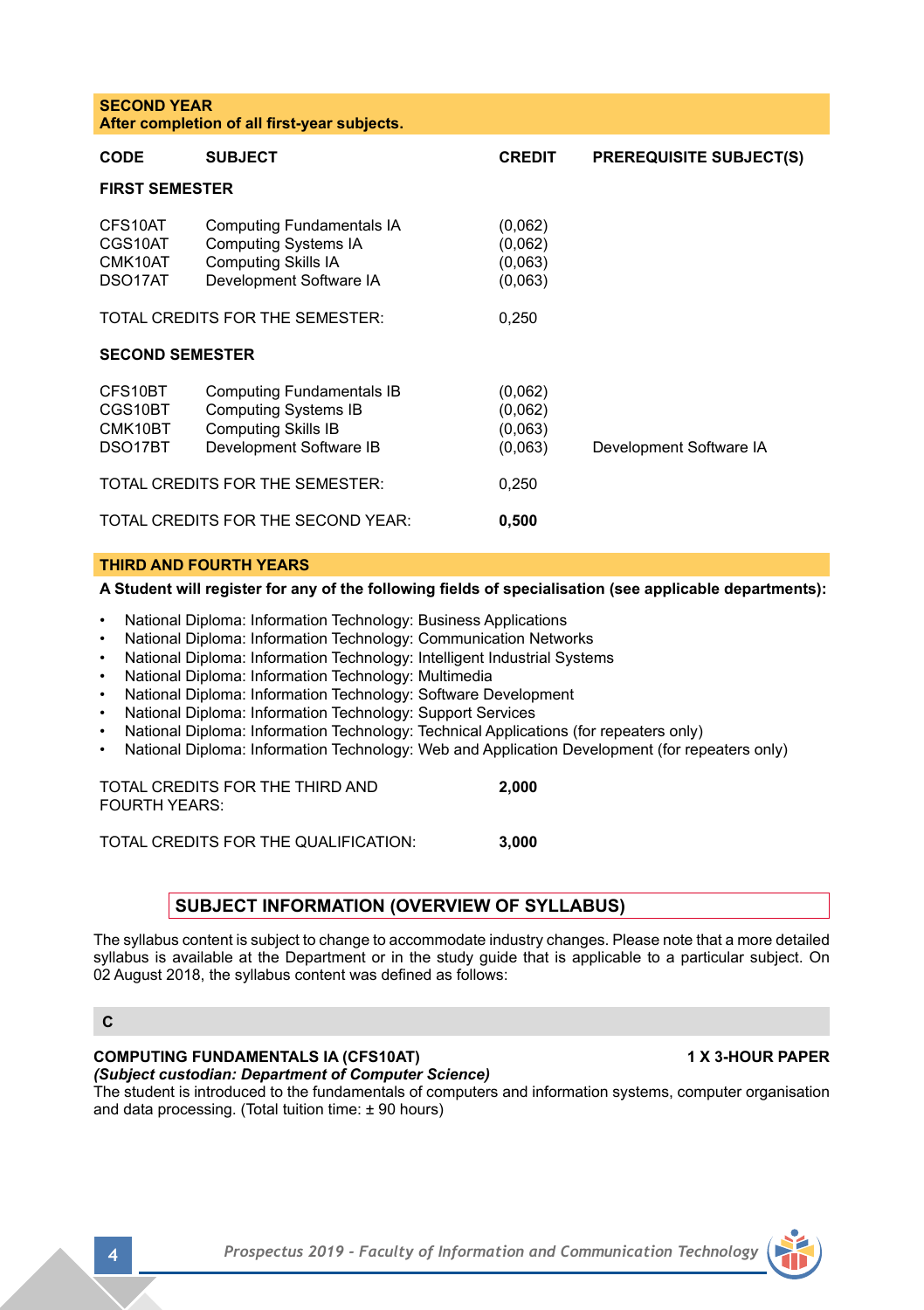# **COMPUTING FUNDAMENTALS IB (CFS10BT) 1 X 3-HOUR PAPER**

## *(Subject custodian: Department of Computer Science)*

The basic concepts of system development, data management, management information systems, ethics, privacy and security, purchasing and maintaining microcomputers, number systems and binary logic. (Total tuition time: ± 54 hours)

# **COMPUTING SKILLS IA (CMK10AT) 1 X 3-HOUR PAPER**

## *(Subject custodian: Department of Informatics)*

This subject aims to equip the student with fundamentals of IT Soft skills for both the ICT industry and other working environments upon which a successful career can be built. In addition, it will also improve the student's relation and interaction abilities needed within the dynamic ICT industry. The student who successfully completes this subject must identify and implement various thinking skills and learning styles, state the legal and cultural sensitivity issues of IT, identify and explain the variety of soft skills including study skills and strategies, research, presentation as well as communication skills, and identify and explain interpersonal skills in relation to character, time management and team building dynamics and conflict resolution. (Total tuition time: ± 60 hours)

# **COMPUTING SKILLS IB (CMK10BT) 1 X 3-HOUR PAPER**

## *(Subject custodian: Department of Informatics)*

The aim of this subject is to extend the skills in CMK10 AT so as to improve on student's relations and interaction capabilities that will be applicable within the dynamic ICT industry and the external environment. The student who successfully completes this subject must describe, distinguish and portray changes in terms of personality profiles, emotional intelligence, self-management, stress management and relationship management; identify and apply the notion of team dynamics; deal with conflict and understand the dynamics behind change; report on effective correspondence; produce meeting documents; conduct meetings; and demonstrate the required communication skills to develop interpersonal business relationships through by means of group work. (Total tuition time: ± 60 hours)

## **COMPUTING SYSTEMS IA (CGS10AT) 1 X 3-HOUR PAPER**

## *(Subject custodian: Department of Computer Systems Engineering)*

Introduction to hardware, operating systems, motherboards, processors, memory, hard drives, installing and supporting I/O devices, multimedia devices and mass storage, PC maintenance and troubleshooting strategies, and installing and maintenance of Windows. (Total tuition time: ± 54 hours)

## **COMPUTING SYSTEMS IB (CGS10BT) 1 X 3-HOUR PAPER**

## *(Subject custodian: Department of Information Technology)*

Provides the foundation of data communications and local area management, OSI model and/ or TCP/IP protocol stack model, data transmission principles, media, major protocols, topologies, routing methods, introduction to networking principles and network operating system fundamentals. (Total tuition time: ± 54 hours)

## **D**

# **DEVELOPMENT SOFTWARE IA (DSO17AT) 1 X 4-HOUR COMPUTER-BASED**

*(Subject custodian: Department of Computer Science)*

Aim: To learn to solve problems using the basic programming principles, and then practically apply that knowledge in C++. Objectives: To enable the student to understand problems and know how to solve them by using a computer; understand the general concepts and arithmetic used in programming, sequence, selection and iteration control structures and a variety of built-in data types, including strings. The students are exposed to the concept of event-driven programming in a visual programming environment focusing on the development of graphical user interfaces to solve real-life practical programming problems. (Total tuition time: ± 72 hours)

## **DEVELOPMENT SOFTWARE IB (DSO17BT) 1 X 4-HOUR COMPUTER-BASED**

*(Subject custodian: Department of Computer Science)*

Aim: To expand on the already mastered knowledge obtained in Development Software IA. Objectives: To broaden the programming skills base of the student by adding the following topics: write an algorithm and applying it inVB.NET/C++ using functions and sub-procedures, and write an algorithm containing one-dimensional arrays. String manipulation will be continued as well as a brief introduction to text file processing. (Total tuition time: ± 72 hours)